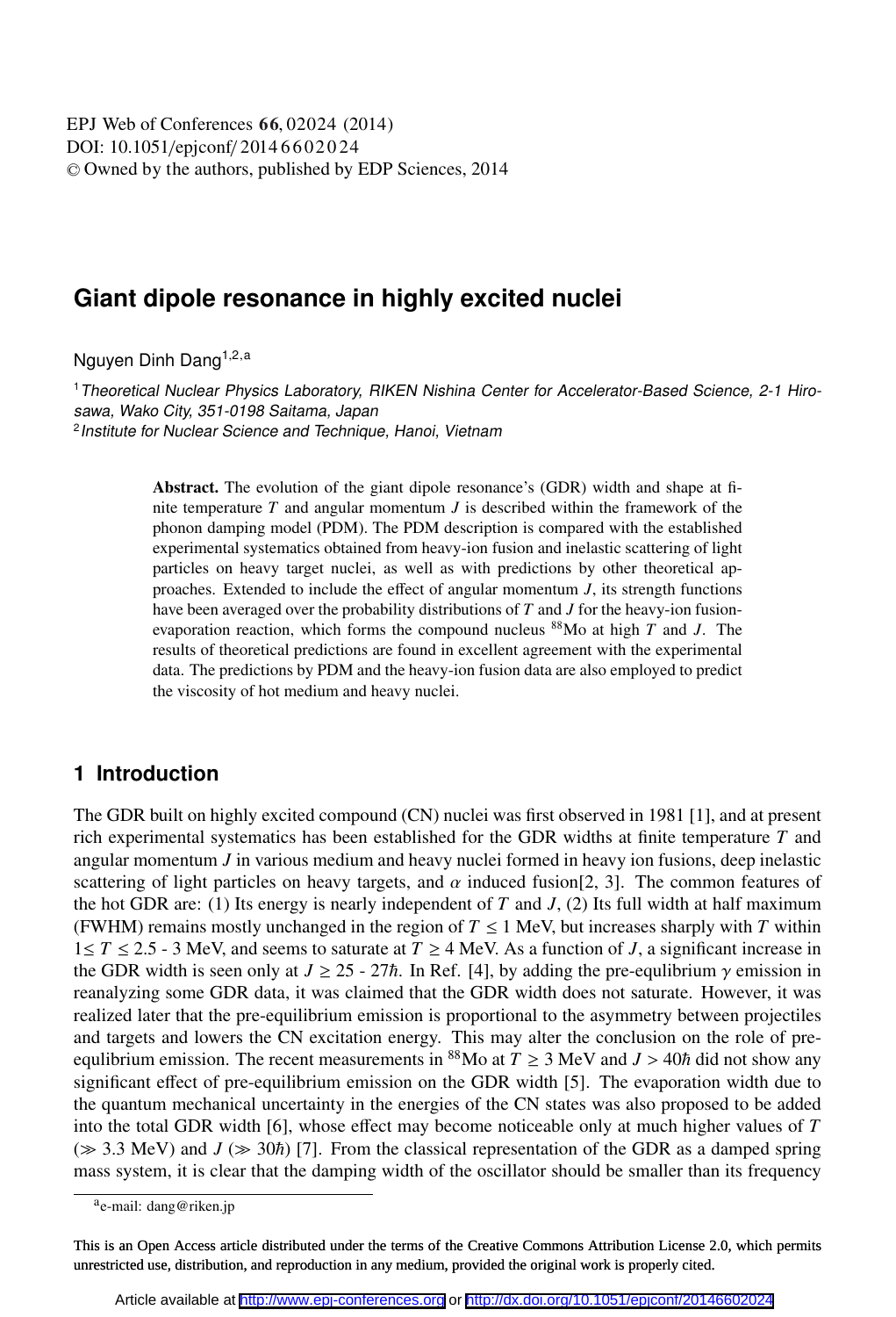#### EPJ Web of Conferences

otherwise the spring mass system cannot make any oscillation. This means that the GDR width in the classical picture is upper-bounded by its energy. This implies the saturation of the GDR width.

The present contribution summarizes the achievements of the Phonon Damping Model (PDM) [8] in the description of the the GDR width and shape at finite *T* and *J*. The GDR parameters predicted by the PDM and experimentally extracted are also used to calculate the shear viscosity of finite hot nuclei.

### **2 Damping of GDR in highly excited nuclei**

The PDM's Hamiltonian consists of the independent single-particle (quasiparticle) field, GDR phonon field, and the coupling between them. The Woods-Saxon potentials at  $T = 0$  are used to obtain the single-particle energies  $\epsilon_k$ . The GDR width  $\Gamma(T)$  is a sum:  $\Gamma(T) = \Gamma_Q + \Gamma_T$  of the quantal width,  $\Gamma_Q$ , and thermal width,  $\Gamma_T$ . In the presence of superfluid pairing, the quantal and thermal widths are given as [8]  $\Gamma_Q = 2\gamma_Q(E_{GDR}) = 2\pi F_1^2 \sum_{ph} [u_{ph}^{(+)}]^2 (1 - n_p - n_h) \delta[E_{GDR} - E_p - E_h]$ , and  $\Gamma_{\rm T} = 2\gamma_T (E_{GDR}) = 2\pi F_2^2 \sum_{s>s'} [v_{ss'}^{(-)}]^2 (n_{s'} - n_s) \delta[E_{GDR} - E_s + E_{s'}]$ , where  $u_{ph}^{(+)} = u_p v_h + u_h v_p$ ,  $v_{ss'}^{(-)} = u_p v_{ss'} + u_h v_p$ ,  $v_{ss'}^{(-)} = u_p v_{ss'} + u_h v_p$ ,  $v_{ss'}^{(-)} = u_p v_h + u_h v_p$ ,  $v_{ss'}^{(-)} = u_p v_h + u_h v_p$ ,  $v_{ss'}^{(-)} = u_p v_h + u_h v_p$  $u_s u_{s'} - v_s v_{s'}$  ( $s s' = p p'$ , *hh*<sup>2</sup>) with  $u_k$  and  $v_k$  being the coefficients of Bogolyubov's transformation,  $E_k \equiv \sqrt{(\epsilon_k - \lambda)^2 + \Delta^2}$ , with superfluid pairing gap  $\Delta$ , are quasiparticle energies, *n<sub>k</sub>* are quasiparticle occupations numbers, which for medium and heavy nuclei, can be well approximated with the Fermioccupations numbers, which, for medium and heavy nuclei, can be well approximated with the Fermi-Dirac distribution for independent quasiparticles,  $n_k = [\exp(E_k/T) + 1]^{-1}$ . The parameter  $F_1$  is chosen<br>so that  $\Gamma_0$  at  $T = 0$  is equal to GDR's width at  $T = 0$ , whereas the parameter  $F_2$  is chosen so that, with so that  $\Gamma_Q$  at  $T = 0$  is equal to GDR's width at  $T = 0$ , whereas the parameter  $F_2$  is chosen so that, with varying *T*, the GDR energy *EGDR* does not change significantly. The latter is found as the solution of the equation  $E_{GDR} - \omega_q - P_q(E_{GDR}) = 0$ , where  $\omega_q$  is the energy of the GDR phonon before the coupling between the phonon and single-particle mean fields is switched on, and  $P_q(\omega)$  is the polarization operator owing to this coupling, whose explicit expression in given in Refs. [8]. The GDR strength function is calculated as  $S_q(\omega) = (1/\pi)[\gamma_Q(\omega) + \gamma_T(\omega)]/((\omega - E_{GDR})^2 + [\gamma_Q(\omega) + \gamma_T(\omega)]^2)$ .<br>In numerical calculations the representation  $\delta(x) = \lim_{\omega \to 0} \delta[\pi(x^2 + s^2)]$  is used for the  $\delta$ -function In numerical calculations the representation  $\delta(x) = \lim_{\varepsilon \to 0} \varepsilon / [\pi(x^2 + \varepsilon^2)]$  is used for the  $\delta$ -function with  $\epsilon = 0.5$  MeV with  $\epsilon = 0.5$  MeV.

The GDR widths predicted by the PDM, the two versions of thermal shape fluctuation model (TSFM), namely the phenomenological TSFM (pTSFM) and the adiabatic model (AM), and the Fermi liquid drop model (FLDM) for  $^{120}$ Sn and  $^{208}$ Pb are shown in Figs. 1 (a) and 1 (b) in comparison with the experimental systematics. The PDM results for  $120\text{Sn}$  include the effect of non-vanishing thermal pairing gap because of thermal fluctuations owing to finiteness of nuclei. Among the models under consideration, the PDM is the only one that is able to describe well the experimental data in the entire temperature region including  $T \le 1$  MeV. It is also able to reproduce the very recent data for the GDR width in <sup>201</sup>Tl at  $0.8 \le T < 1.2$  MeV [Fig. 1 (d)] after including the exact canonical gaps for neutrons and protons shown in Fig. 1 (c) [9].

To describe the non-collective rotation of a spherical nucleus, the *z*-projection *M* of the total angular momentum *J* is added into the PDM Hamiltonian as  $-\gamma \hat{M}$ , where  $\gamma$  is the rotation frequency [10]. The latter and the chemical potential are defined, in the absence of pairing, from the equation  $M = \sum_{k} m_k(f_k^+ - f_k^-)$ , and  $N = \sum_{k} (f_k^+ + f_k^-)$ , where N is the particle number and  $f_k^{\pm}$  are the single-particle occupation numbers  $f^{\pm} - 1/[exp((RF^{\mp}) + 1)]$  and  $F^{\mp} - \epsilon_0 = \lambda \mp \gamma m$ . single-particle occupation numbers,  $f_k^{\pm} = 1/[\exp(\beta \tilde{E}_k^{\mp}) + 1]$ , and  $E_k^{\mp} = \epsilon_k - \lambda \mp \gamma m_k$ .<br>The GDR width obtained within the PDM for <sup>88</sup>Mo is plotted against  $F^*$  in Fig. 1

The GDR width obtained within the PDM for  $88M$ o is plotted against  $E^*$  in Fig. 1 (e) in comparison with the available GDR experimental widths for molybdenum isotopes. These values are obtained by averaging the GDR strength functions over the probability distributions of *T* and *J* for the heavyion fusion-evaporation reaction, which forms the compound nucleus <sup>88</sup>Mo at high *T* and *J*. At  $E^* \leq$ 80 MeV the increase in the width is rather strong, but at  $E^* > 80$  MeV the width increase is weaker because of the saturation of *Jmax* [11].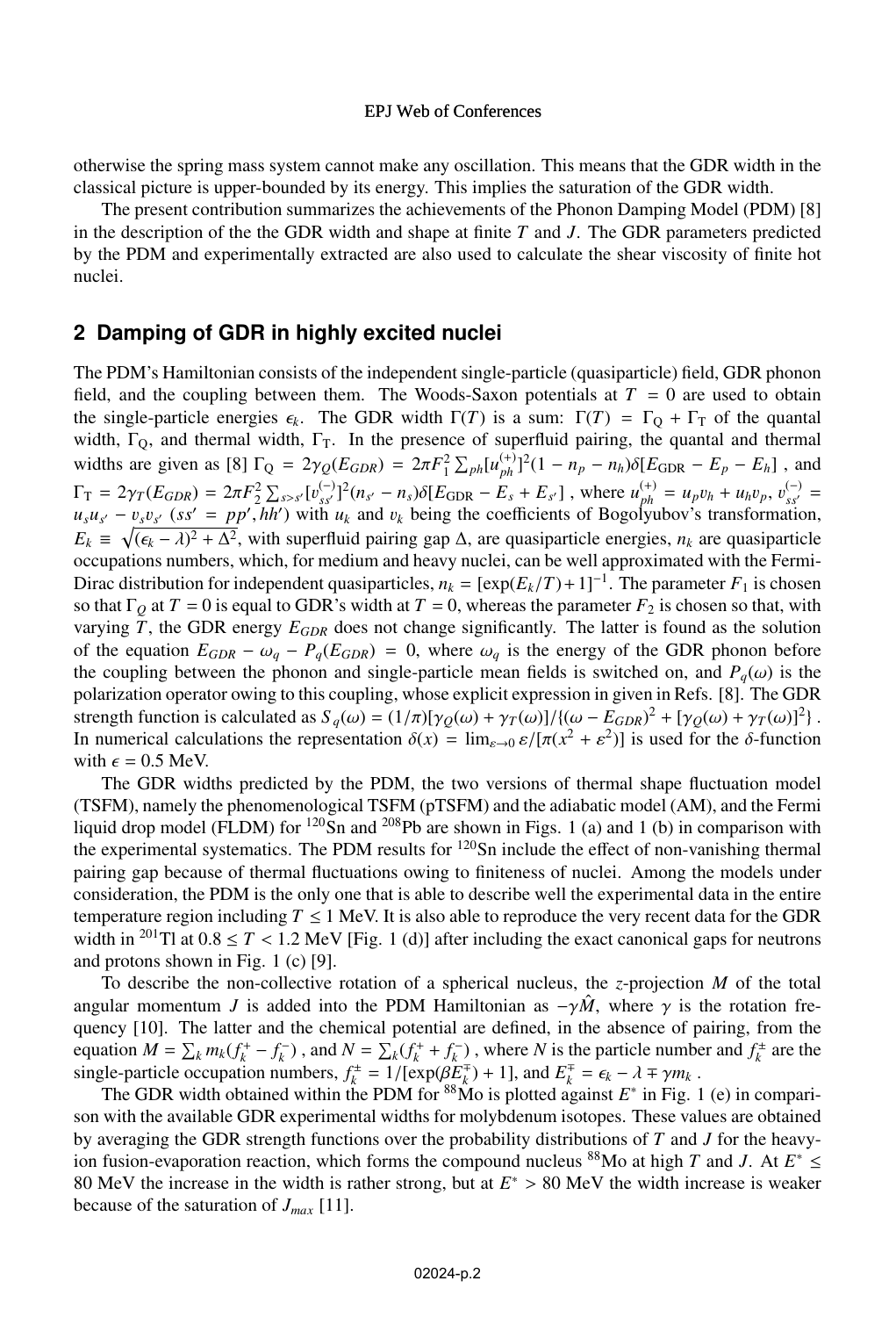#### INPC 2013



Figure 1. GDR widths for <sup>120</sup>Sn (a) and <sup>208</sup>Pb (b) predicted by the PDM (thick solid), pTSFM (dot-dashed), AM (double dot-dashed), and FLDM (thin solid) as functions of *T* in comparison with experimental data in tin and lead regions. (c): Exact canonical neutron (N) and proton (Z) pairing gaps for <sup>201</sup>Tl as functions of *T*. (d): GDR width for <sup>201</sup>Tl obtained within the PDM as a function of *T* (thick solid) including the exact canonical gaps in (c) in comparison with the experimental data for <sup>201</sup>Tl (black circles) and <sup>208</sup>Pb (open boxes). The thin solid line is the PDM result without the effect of thermal pairing. The dotted line is the PDM result for <sup>208</sup>Pb [the same as the thick solid line in (b)]. (e): GDR width in the fusion-evaporation reaction  ${}^{48}\text{Ti} + {}^{48}\text{Ca} \rightarrow {}^{88}\text{Mo}^*$  as a function of *E*<sup>\*</sup>. The (red) full circles are PDM predictions, connected with the dashed line to guide the eye.

## **3 Shear viscosity of hot nuclei**

In the verification of the condition for applying hydrodynamics to nuclear system, the quantum mechanical uncertainty principle requires a finite viscosity for any thermal fluid. Kovtun, Son and Starinets (KSS) [12] conjectured that the ratio  $\eta/s$  of shear viscosity  $\eta$  to the entropy volume density *s* is bounded at the lower end for all fluids, namely the value  $\eta/s = \hbar/(4\pi k_B)$  is the universal lower bound (KSS bound or unit). From the viewpoint of collective theories, one of the fundamental explanations for the giant resonance damping is the friction term (or viscosity) of the neutron and proton fluids. By using the Green-Kubo's relation, it has been shown in Ref. [13] that the shear viscosity  $\eta(T)$  at finite *T* is expressed in terms of the GDR's parameters at zero and finite *T* as

$$
\eta(T) = \eta(0) \frac{\Gamma(T)}{\Gamma(0)} \frac{E_{GDR}(0)^2 + [\Gamma(0)/2]^2}{E_{GDR}(T)^2 + [\Gamma(T)/2]^2} \,. \tag{1}
$$

The predictions for the shear viscosity  $\eta$  and the ratio  $\eta/s$  by the PDM, pTSFM, AM, and FLDM for  $120$ Sn and  $208$ Pb are plotted as functions of *T* in Fig. 2 in comparison with the empirical results. The latter are extracted from the experimental systematics for GDR in tin and lead regions [2] making use of Eq. (1). It is seen in Fig. 2 that the predictions by the PDM have the best overall agreement with the empirical results. The ratio  $\eta/s$  decreases sharply with increasing *T* up to  $T \sim 1.5$  MeV, starting from which the decrease gradually slows down to reach  $(2 - 3)$  KSS units at  $T = 5$  MeV. The FLDM has a similar trend as that of the PDM up to *T* ~ 2 - 3 MeV, but at higher *T* (*T* > 3 MeV for <sup>120</sup>Sn or 2 MeV for <sup>208</sup>Pb) it produces an increase of both  $\eta$  and  $\eta/s$  with *T*. At  $T = 5$  MeV the FLDM model predicts the ratio  $\eta/s$  within (3.7 - 6.5) KSS units, which are roughly 1.5 – 2 times larger than the PDM predictions. The AM and pTSFM show a similar trend for  $\eta$  and  $\eta/s$ . However, in order to obtain such similarity,  $\eta(0)$  in the pTSFM calculations has to be reduced to 0.72*u* instead of 1*u*. They all overestimate  $\eta$  at  $T < 1.5$  MeV. Based on these results and on a model-independent estimation,